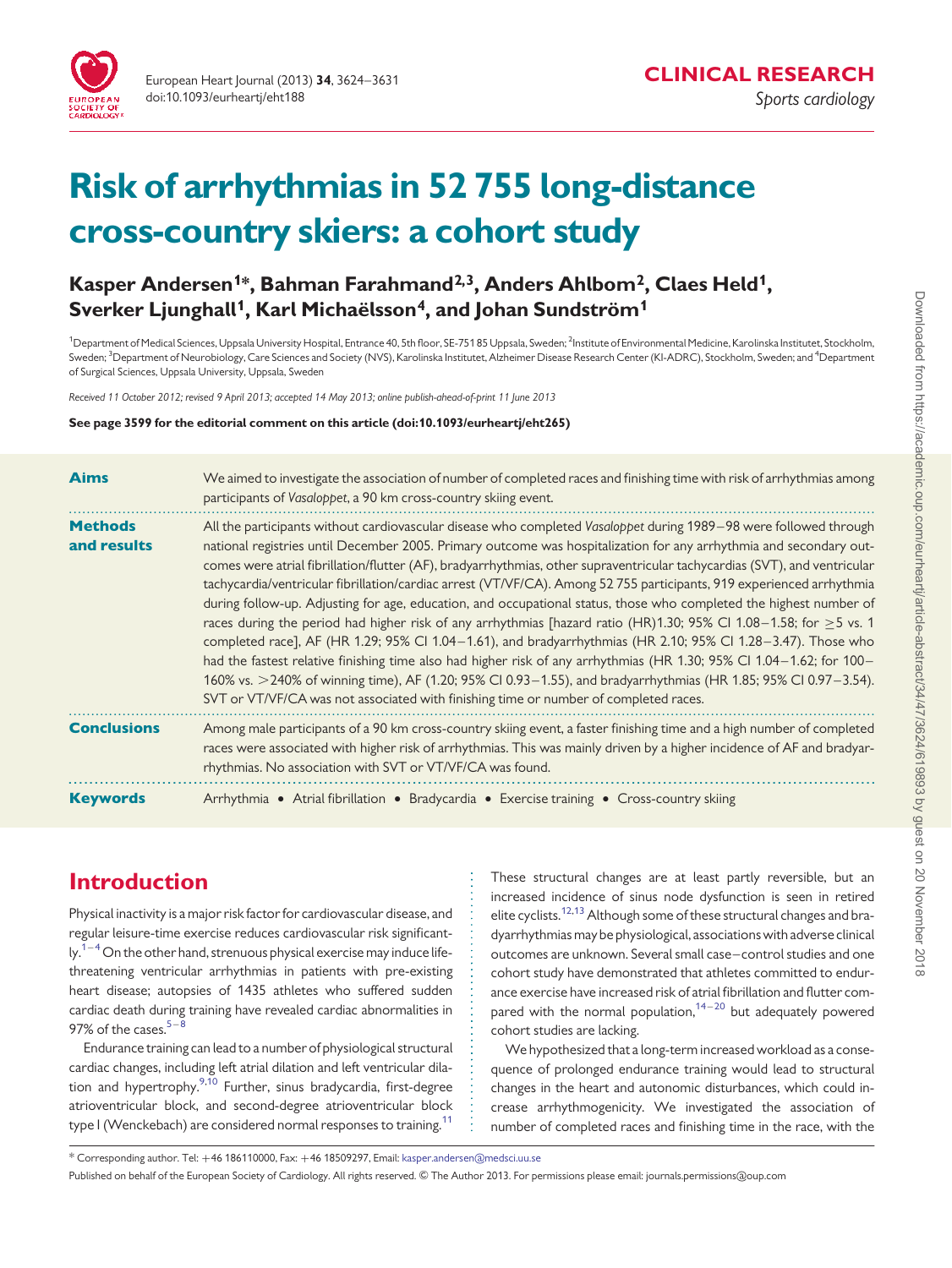risk of hospitalization for arrhythmias in a cohort of 47 477 male and 5278 female participants in a long-distance cross-country ski race, ranging from recreational skiers to elite athletes.

# **Methods**

#### Setting and participants

All Swedish participants in the 90 kilometre skiing event Vasaloppet ([www.vasaloppet.se\)](www.vasaloppet.se) who completed the race during the period 1989– 98 were included. Vasaloppet takes place on the first Sunday in March every year and is a cross-country skiing event from Sälen to Mora in Dalarna, Sweden. Approximately 15 000 participants ranging from recreational to elite skiers complete the 90 kilometres of crosscountry skiing every year. The 90 km Vasaloppet has two competitions: (i) the main race on the first Sunday of March where participants start in a large group; (ii) for those who prefer avoiding the stress of the group start, there are two additional race days ('öppet spår') where participants can start any time within an hour. The track completed is the same. This study includes both participants starting in the main race and in the 'öppet spår' race. During the inclusion period, one race was cancelled (1990, because of thawing).

The participants in Vasaloppet generally have higher leisure time physical activity, lower incidence of physical and mental illness, tobacco consumption, fat intake, and higher fibre consumption than average Swedes. $21$  Further, participants in the race have lower mortality in all major diagnostic groups (cancers and diseases of the circulation system), injuries and poisoning.<sup>21</sup>

The Vasaloppet office provided information on all Swedish participants who completed any of the races 1989-98 (49 117 men and 5443 women), including year of the race, finishing time, and the unique 10 digit national registration number to The National Board of Health and Welfare, Sweden. The National Board of Health and Welfare linked the data to: (i) the Swedish National In-Patient Register to obtain a list of diagnoses, (ii) censuses 1960, 1970, 1980, and 1990 to receive information on occupation and educational level, and (iii) the Swedish Population Register to obtain information of emigration. Anonymous data were then delivered to the authors. Participants hospitalized with cardiovascular disease (ICD-10 I.00-99 or similar diagnosis in ICD-7/8/9) before the baseline date were excluded ( $n = 1803$ ). The final study sample comprised 47 477 men and 5278 women without any cardiovascular disease. The study protocol was approved by the Regional Ethical Review Board, Karolinska Institutet, Stockholm, Sweden.

#### Baseline data

Because improvements in VO<sub>2</sub>max are directly related to the intensity, duration, and frequency of training, $^{22}$  $^{22}$  $^{22}$  we used the number of finished races and finishing time as a measure of the participants' duration and intensity of exposure to physical exercise.We investigated finishing time as a categorical variable, divided into four groups of percentages of the winning time that year [100-160%, 161-200%, 201-240%, and  $>$  240% (reference group)]. Only the best relative finishing time for each individual during the 10 year period was considered. Further, we investigated number of races as a categorical variable [1 race (reference group); 2 races;  $3-4$  races; and  $\geq$  5 races]. Number of races and finishing time before 1989 or after 1998 were not considered in the exposure assessment.

The cohort was linked to censuses 1960, 1970, 1980, and 1990 to receive information on occupation and educational level. The latest, most updated information for each person was used in this study. Occupation was grouped into four categories (blue-collar, lower-middle white-collar, high white-collar, and entrepreneur). Highest education level obtained was categorized as low (elementary school only), medium (secondary school), and high (university) levels. There were missing values for education in 3072 participants and for occupational status in 6331 participants.

#### Follow-up and outcome parameter

Participants were followed from the last participation in the race during the period from 1989 – 98 (the baseline date) to the date of first diagnosis of the outcome of interest, death, date of emigration, or the end of the follow-up (31st December 2005). Because the national registries were used for follow-up, loss to follow up was negligible.

The primary outcome was for any arrhythmia (all of the diagnoses below, plus ICD-10: I47.9). As secondary endpoint, we used (i) Bradyarrhythmias (ICD-10: I44.1, I44.2, I45.2, I45.3, I45.9, I49.5), (ii) Atrial fibrillation or flutter (AF) (ICD-10: I48.9), (iii) Other supraventricular tachycardias (SVT) (ICD-10: 45.6, I47.1), and (iv) ventricular tachycardia/ventricular fibrillation/cardiac arrest (VT/VF/CA) (ICD-10: I47.0, I47.2, I46.0, I46.1, I46.9, I49.0, R96.0). Corresponding codes for ICD-9 were used; see [Supplementary material online,](http://eurheartj.oxfordjournals.org/lookup/suppl/doi:10.1093/eurheartj/eht188/-/DC1) Table S1 for complete list of codes. Both main diagnosis and secondary diagnoses were taken under consideration. Note that use of ICD codes does not allow differentiation between Mobitz-types of A/V-block grade II.

#### Statistical analysis

Missing values for the variables 'occupational status' and 'education' were imputed from all other variables using multiple imputations by a chained equation approach (number of imputation cycles  $25$ ).<sup>[23](#page-6-0)</sup> For each endpoint, person-years of risk were calculated and Nelson-Aalen plots were produced to test the hazard proportionality assumption. No deviation was observed. To investigate associations of the exposures 'number of races' and 'finishing time group' with risk of arrhythmia outcomes, a Cox proportional hazards regression model was used. We modelled the risk of the primary endpoint (all arrhythmias) and the secondary endpoints (bradyarrhythmias, AF, other SVT, VT/VF/CA) in separate models. Using directed acyclic graphs, a model adjusting for age, occupational status, and education was deemed sufficient to estimate the total effect (evaluating all causal paths) of training level on arrhythmias, also in the absence of important covariates such as blood pressure, diabetes, hyperthyroidism, use of doping, smoking, and alcohol intake ([Supplementary](http://eurheartj.oxfordjournals.org/lookup/suppl/doi:10.1093/eurheartj/eht188/-/DC1) [material online,](http://eurheartj.oxfordjournals.org/lookup/suppl/doi:10.1093/eurheartj/eht188/-/DC1) Figure S1).<sup>[24](#page-6-0)</sup> Hence, two sets of models were investigated: (i) age-adjusted and (ii) adjusted for age, occupational status, and education. Further, to test for a trend by increasing exposure, a model treating 'numbers of races' and 'finishing time group' as continuous variables were performed. Multiplicative interaction terms between contrasting levels of the variables 'number of races' and 'finishing time group', and each of those two variables with contrasting age and sex groups, were investigated in the primary endpoint models using likelihood-ratio tests, but did not indicate important interactions. Stata 12 (StataCorp LP, USA) was used for all calculations, and two-tailed 95% confidence intervals (CI) were considered.

# **Results**

Baseline characteristics of the participants are shown in Table [1](#page-2-0). For the primary outcome any arrhythmia, the median follow-up time was 9.7 years (minimum 0.01 years; maximum 16.8 years). Mean age at inclusion was 38.5 (SD 12.2) years, and mean age of first diagnosis was 56.8 (SD 13.5) years. Tables with separate results for men and women are shown in [Supplementary material online,](http://eurheartj.oxfordjournals.org/lookup/suppl/doi:10.1093/eurheartj/eht188/-/DC1) Table S2.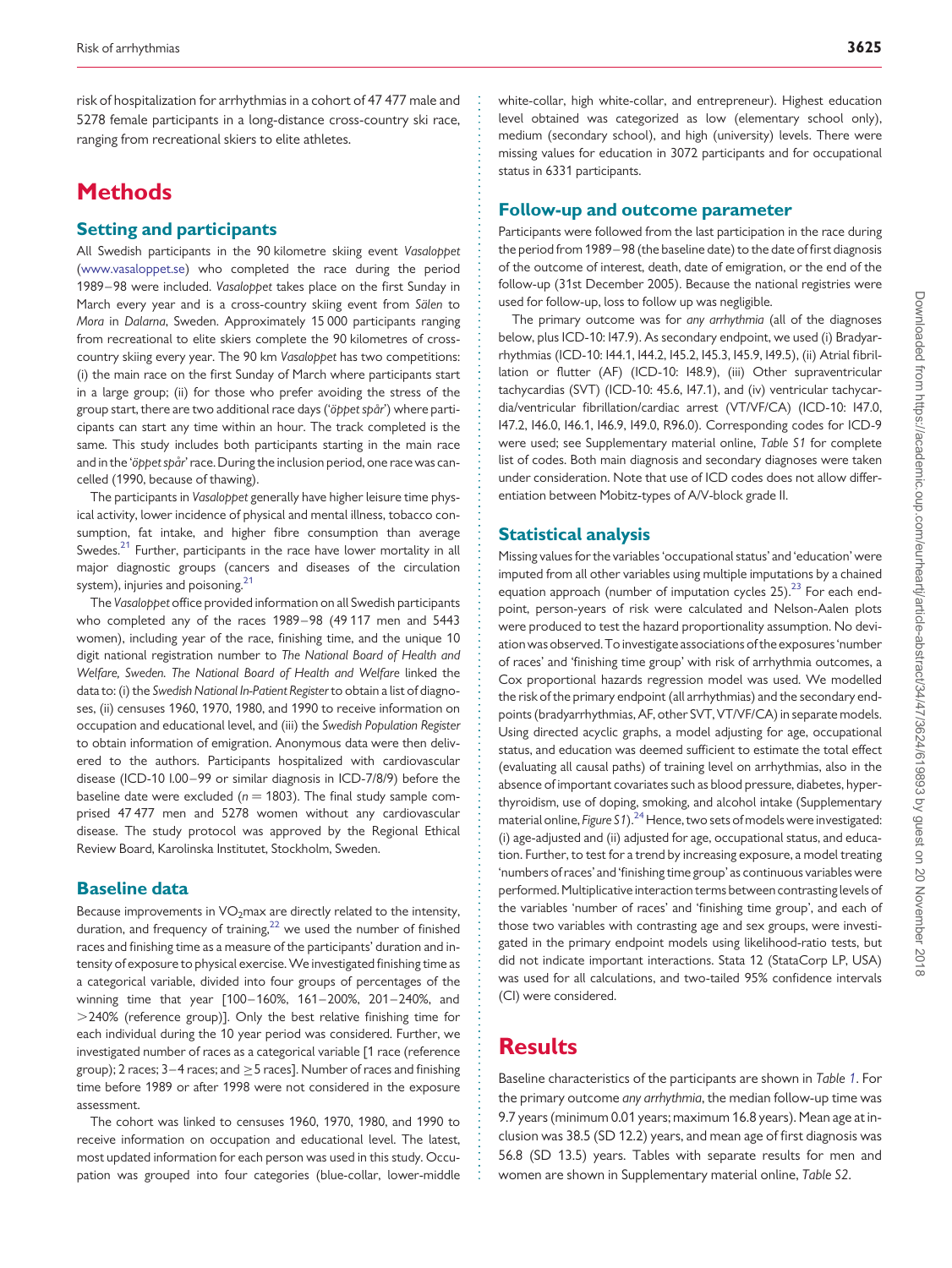|                                   | n skiers | n cases | <b>PYAR</b> | Incidence rate of any arrhythmias<br>(95% CI)/10 000 PYAR |
|-----------------------------------|----------|---------|-------------|-----------------------------------------------------------|
|                                   | 52755    | 919     | 513496      | $17.9(16.8 - 19.1)$                                       |
| Age (years)                       |          |         |             |                                                           |
| $15 - 24$                         | 6258     | 30      | 64867       | $4.6(3.2-6.6)$                                            |
| $25 - 34$                         | 17 288   | 106     | 169 553     | $6.3(5.2 - 7.6)$                                          |
| $35 - 44$                         | 12086    | 131     | 119 665     | $10.9(9.2 - 13.0)$                                        |
| $45 - 54$                         | 11 3 28  | 264     | 108 401     | $24.4(21.6 - 27.5)$                                       |
| $55 - 64$                         | 4546     | 245     | 41 101      | $59.6(52.6 - 67.6)$                                       |
| $65+$                             | 1249     | 143     | 10962       | 130.4 (110.7 - 153.7)                                     |
| Number of completed races         |          |         |             |                                                           |
| 1                                 | 27515    | 393     | 287873      | $13.7(12.4 - 15.1)$                                       |
| $\overline{2}$                    | 9838     | 166     | 94 457      | $17.6(15.1 - 20.5)$                                       |
| $3 - 4$                           | 8390     | 172     | 75 3 26     | $22.8(19.7-26.5)$                                         |
| >5                                | 7012     | 188     | 56 930      | $33.0(28.6 - 38.1)$                                       |
| Finishing time (% of winner time) |          |         |             |                                                           |
| $100 - 160$                       | 9411     | 159     | 87944       | $18.1(15.5 - 21.1)$                                       |
| $161 - 200$                       | 17098    | 311     | 164 364     | $19.0(17.0-21.2)$                                         |
| $201 - 240$                       | 15 6 73  | 292     | 154 437     | $20.5(16.9 - 21.3)$                                       |
| >240                              | 10573    | 157     | 107804      | $14.9(12.5 - 17.0)$                                       |
| <b>Education level</b>            |          |         |             |                                                           |
| Low                               | 11 2 15  | 250     | 108798      | $23.0(20.3 - 26.0)$                                       |
| Medium                            | 22 5 3 9 | 324     | 222 317     | $14.6(13.1 - 16.3)$                                       |
| High                              | 15 9 29  | 299     | 155832      | $19.2(17.1 - 21.5)$                                       |
| Occupation                        |          |         |             |                                                           |
| Blue-collar                       | 18071    | 302     | 178 801     | $16.9(15.1 - 18.9)$                                       |
| Lower-middle White-collar         | 18 2 9 3 | 341     | 179 680     | $18.9(17.0-21.1)$                                         |
| High White-collar                 | 7292     | 176     | 70 3 61     | $24.9(21.5-28.9)$                                         |
| Entrepreneur                      | 2768     | 61      | 27 249      | $22.3(17.4 - 28.7)$                                       |

<span id="page-2-0"></span>

| Table I Baseline characteristics and incidence of any arrhythmias |  |
|-------------------------------------------------------------------|--|
|-------------------------------------------------------------------|--|

CI, confidence interval; PYAR, person-years at risk.

# Any arrhythmias

During a total of 513 496 person-years at risk, 919 cases of arrhythmia were reported (17.9; 95% CI 16.8–19.1/10 000 person-years at risk). Cumulative incidence of arrhythmias by number of completed races and finishing time is shown in Figure [1](#page-3-0). Adjusting for age, education, and occupational status, we observed higher incidence of arrhythmias with increasing number of races (HR 1.30; 95% CI 1.08–1.58; for  $>$  5 vs. 1 completed races) and by faster finishing time (HR 1.30; 95%CI 1.04– 1.6[2](#page-3-0); for  $100-160\%$  vs.  $>$  240% of winning time) (Figure 2). Treating exposure as a continuous variable resulted in a HR of 1.06; 95% CI 0.99–1.13 by each step of 'finishing time group' and a HR of 1.10; 95% CI 1.03–1.16 by each step of 'number of races' group. A model only adjusting for age was also tested showing similar results (data not shown). Noteworthy, because of the natural loss of performance with increasing age, the number of elderly athletes in the fastest finishing time groups was limited.

# Bradyarrhythmias

During follow-up, 119 participants were diagnosed with a bradyarrhythmia (2.3; 95% CI 1.9 –2.8/10 000 person-years at risk), mainly grade II and III atrioventricular blocks and sick sinus syndromes (Table [2](#page-4-0)). When adjusting for age, education, and occupational status, higher risk of bradyarrhythmias was observed with increasing number of races (HR 2.10; 95% CI 1.28 – 3.47; for ≥ 5 vs. 1 completed races) and with faster finishing times (HR 1.85; 95% CI 0.97–3.54; for 100 –160% vs. 240% of winning time) (Tables [3](#page-4-0) and [4\)](#page-4-0). Treating exposure as a continuous variable resulted in a HR of 1.29; 95% CI 1.10–1.52 by each step of 'number of races' group and a HR of 1.16; 95%CI 0.95 –1.40 by each step of 'finishing time group'. As a sensitivity analysis, we excluded potentially non-pathological bradyarrhythmias (atrioventricular blocks II and bi- and tri-fascicular blocks) from the outcome, with comparable results [\(Supplementary](http://eurheartj.oxfordjournals.org/lookup/suppl/doi:10.1093/eurheartj/eht188/-/DC1) [material online,](http://eurheartj.oxfordjournals.org/lookup/suppl/doi:10.1093/eurheartj/eht188/-/DC1) Table S2).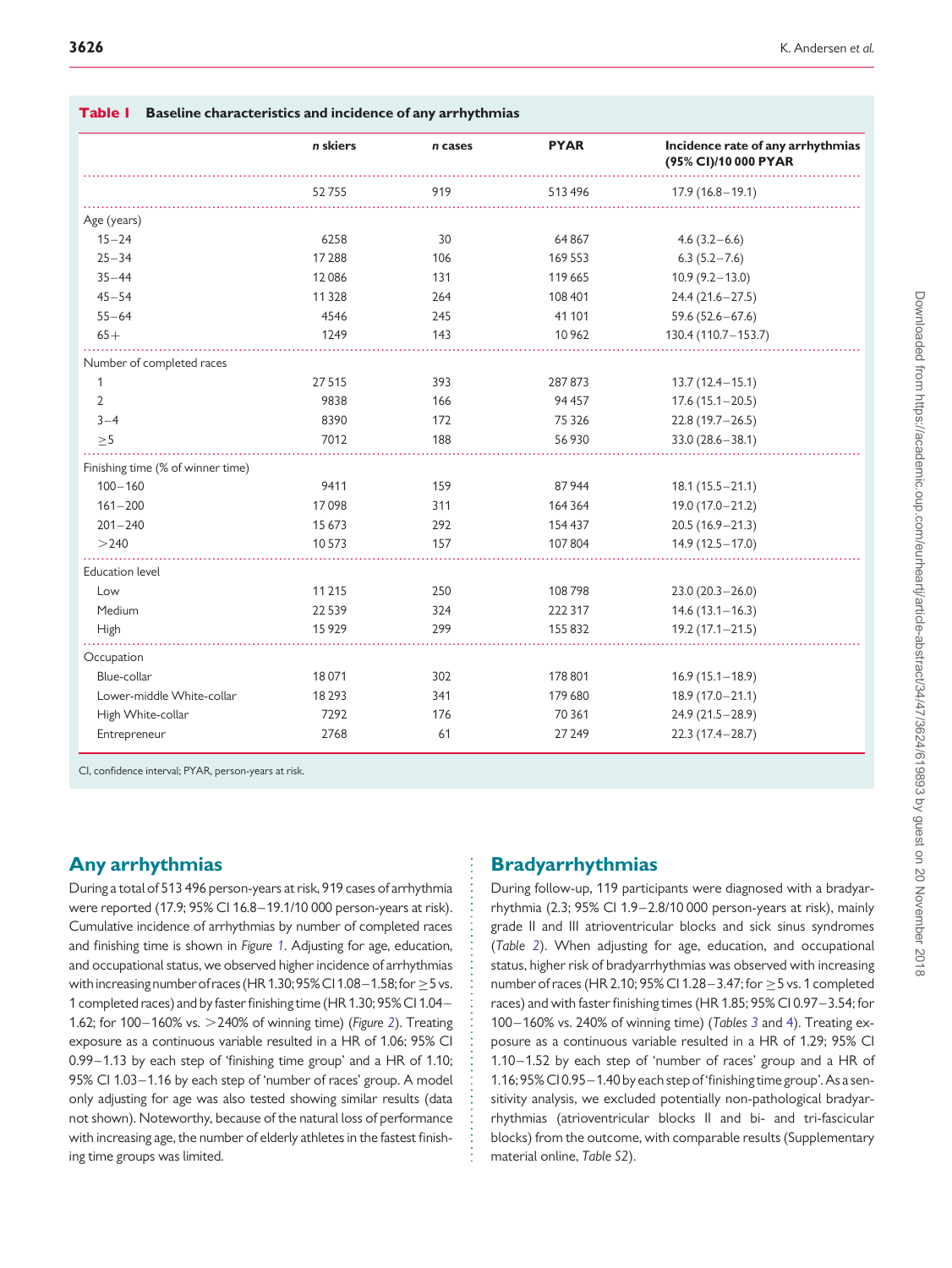# Downloaded from https://academic.oup.com/eurheart/jarticle-abstract/34/47/3624/619893 by guest on 20 November 2018 Downloaded from https://academic.oup.com/eurheartj/article-abstract/34/47/3624/619893 by guest on 20 November 2018

# <span id="page-3-0"></span>Atrial fibrillation and flutter

The most frequent arrhythmia was atrial fibrillation, which occurred in 681 skiers (13.2; 95% CI 12.3 –14.3/10 000 person-years at risk). In



Figure I Cumulative incidence of any arrhythmia by finishing time group in per cent of winning time and number of completed races during the period 1989 – 98.

a model adjusted for age, educational, and occupational status, we observed higher incidence of atrial fibrillation with higher number of races (HR 1.29; 95% CI 1.04 –1.61 for ≥5 vs. 1 completed races) and a tendency to higher incidence of atrial fibrillation with faster finishing times (HR 1.20; CI 0.93 –1.55; for 100– 160% vs. 240% of winning time) (Tables [3](#page-4-0) and [4](#page-4-0)). Treating exposure as a continuous variable resulted in a HR of 1.09; 95% CI 1.02–1.17 by each step of 'number of races' group and a HR of 1.04; 95% CI 0.96-1.13 by each step of 'finishing time group'.

# Other arrhythmias

The secondary endpoints of other SVT ( $n = 105$ ) and VT/VF/CA  $(n = 90)$  were analysed in the same way. No associations of number of completed races or finishing time group with risk of SVT or VT/VF/CA were found (Tables [3](#page-4-0) and [4](#page-4-0)).

# **Discussion**

This study confirms findings from earlier studies of higher incidence of arrhythmias with higher training level in athletes.<sup>[14](#page-6-0)–[20](#page-6-0)</sup> We observed a higher rate of AF and bradyarrhythmias among skiers with higher number of completed races and with faster relative finishing times, over a 10 year follow-up period. We did not observe associations between the number of completed races or finishing time group and the risk of other SVT or the more dangerous VT/VF/CA. This study extends current knowledge by providing cohort study data on persons in the higher end of the distribution of physical activity.

# Bradyarrhythmias

Abnormal ECG patterns are very common among elite athletes. Distinctly or mildly abnormal ECGs have been observed in as much as  $50 - 60\%$  of athletes committed to endurance sports.<sup>[11](#page-6-0)</sup> Sinus bradycardia, grade I atrioventricular block, and grade II Mobitz type I block should be considered as normal findings<sup>11,12,25-[27](#page-6-0)</sup> but even the incidence of AV-block grade III is reported more frequently among athletes than that in the general population.<sup>[26](#page-6-0)</sup> Further, one earlier study reports higher rate of subclinical sinus node dysfunction among retired elite cyclists.<sup>[13](#page-6-0)</sup> The present study observed an approximately two-fold higher risk of hospitalization for



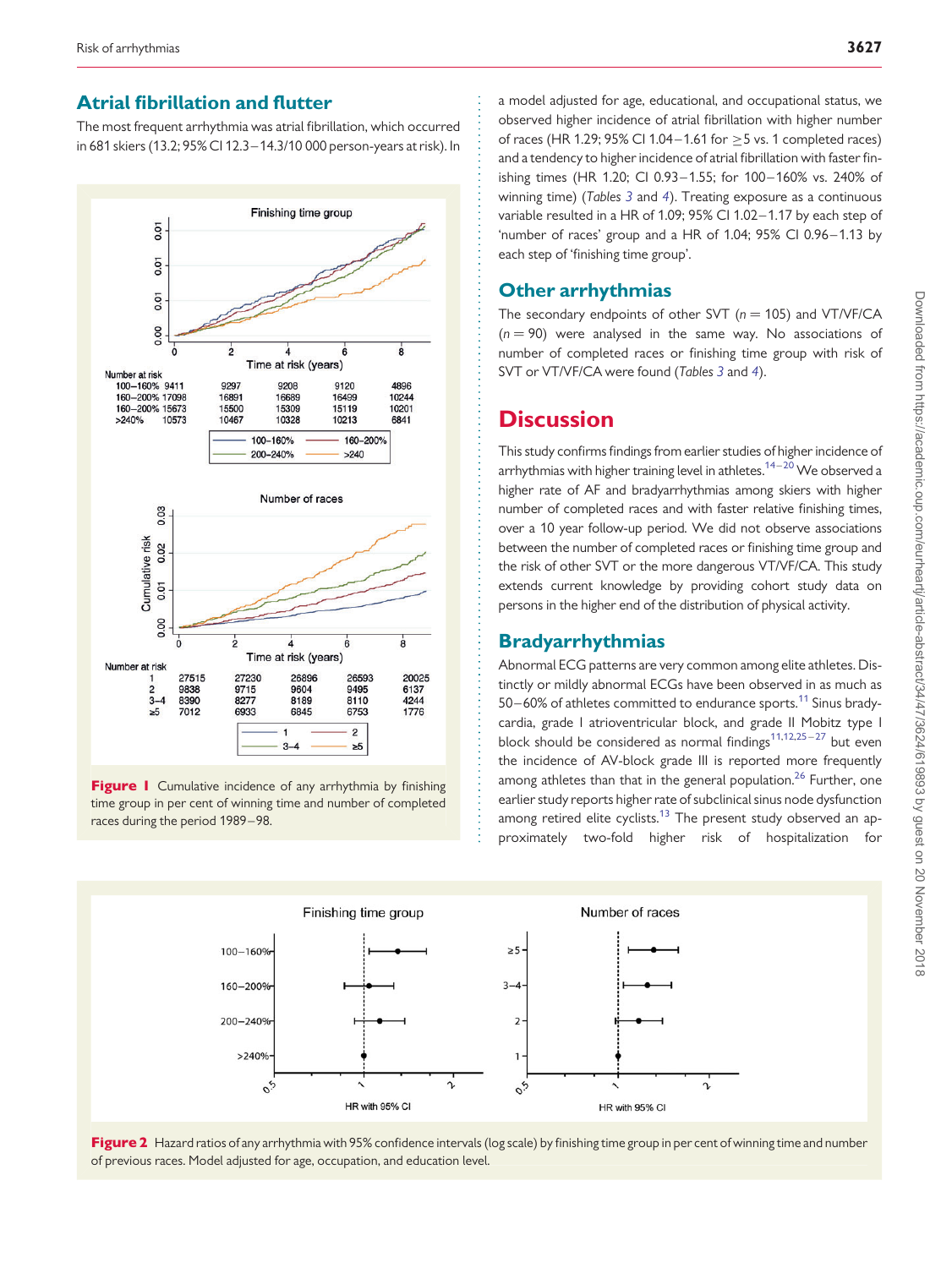#### <span id="page-4-0"></span>**3628** K. Andersen et al.

#### Table 2 List of bradyarrhythmia diagnoses

| <b>Diagnosis</b>                            | Diagnosis position |                    |                    |                    |    |
|---------------------------------------------|--------------------|--------------------|--------------------|--------------------|----|
|                                             | Primary            | <b>Secondary 1</b> | <b>Secondary 2</b> | <b>Secondary 3</b> |    |
| 144.1 Atrioventricular block, second degree | 16                 |                    |                    |                    | 31 |
| 144.2 Atrioventricular block, complete      |                    |                    |                    |                    | 34 |
| 145.2 Bifascicular block                    |                    |                    |                    |                    |    |
| 145.3 Tri-fascicular block                  |                    |                    |                    |                    |    |
| 145.9 Conduction disorder, unspecified      |                    |                    |                    |                    |    |
| 149.5 Sick sinus syndrome                   | 33                 | 15                 |                    |                    | 49 |
| Total                                       | 75                 | 32                 |                    |                    |    |

Three patients were diagnosed with both atrioventricular blocks grade II and III.

|  | <b>Table 3</b> Risk of secondary outcomes by finishing time group |  |  |  |
|--|-------------------------------------------------------------------|--|--|--|
|--|-------------------------------------------------------------------|--|--|--|

|              | Atrial fibrillation ( $n = 681$ ,<br>$PYAR = 514550$ | Bradyarrhythmias ( $n = 119$ ,<br>$PYAR = 516905$ | Other SVT ( $n = 105$ ,<br><b>PYAR 516 9908)</b> | $VT/VF/CA (n = 90;$<br>$PYAR = 517057$ |
|--------------|------------------------------------------------------|---------------------------------------------------|--------------------------------------------------|----------------------------------------|
| >240%        | $1.00$ (ref.)                                        | 1.00                                              | $1.00$ (ref.)                                    | $1.00$ (ref.)                          |
| $200 - 240%$ | $1.02(0.82 - 1.28)$                                  | $1.44(0.81 - 2.59)$                               | $1.65(0.94 - 2.91)$                              | $1.46(0.78 - 2.72)$                    |
| $160 - 200%$ | $0.98(0.79 - 1.22)$                                  | $1.29(0.72 - 2.31)$                               | $1.09(0.60 - 1.99)$                              | $1.03(0.54 - 1.96)$                    |
| $100 - 160%$ | $1.20(0.93 - 1.55)$                                  | $1.85(0.97 - 3.54)$                               | $1.38(0.71 - 2.69)$                              | $1.19(0.57 - 2.52)$                    |
| Per category | $1.04(0.96 - 1.13)$                                  | $1.16(0.95 - 1.40)$                               | $0.98(0.81 - 1.19)$                              | $0.99(0.79 - 1.22)$                    |
|              |                                                      |                                                   |                                                  |                                        |

PYAR, person-years at risk.

Data are hazard ratios with 95% confidence intervals, by groups of finishing time in per cent of winning time. Results adjusted for age, occupation, and education level.

| Table 4      | Risk of secondary outcomes by number of completed races |                                                   |                                                  |                                        |  |  |
|--------------|---------------------------------------------------------|---------------------------------------------------|--------------------------------------------------|----------------------------------------|--|--|
|              | Atrial fibrillation ( $n = 681$ ,<br>$PYAR = 514550$    | Bradyarrhythmias ( $n = 119$ ,<br>$PYAR = 516905$ | Other SVT ( $n = 105$ ,<br><b>PYAR 516 9908)</b> | $VT/VF/CA (n = 90;$<br>$PYAR = 517057$ |  |  |
|              | $1.00$ (ref.)                                           | $1.00$ (ref.)                                     | $1.00$ (ref.)                                    | $1.00$ (ref.)                          |  |  |
|              | $1.22(0.99 - 1.51)$                                     | $1.23(0.70 - 2.16)$                               | $0.96(0.56 - 1.65)$                              | $1.32(0.75 - 2.34)$                    |  |  |
| $3 - 4$      | $1.27(1.02 - 1.57)$                                     | $1.76(1.05 - 2.94)$                               | $1.31(0.78 - 2.21)$                              | $0.98(0.51 - 1.86)$                    |  |  |
| >5           | $1.29(1.04 - 1.61)$                                     | $2.10(1.28 - 3.47)$                               | $0.56(0.26 - 1.21)$                              | $1.53(0.85 - 2.76)$                    |  |  |
| Per category | $1.09(1.02 - 1.17)$                                     | $1.29(1.10 - 1.52)$                               | $0.94(0.77 - 1.14)$                              | $1.12(0.92 - 1.35)$                    |  |  |

PYAR, person-years at risk.

Data are hazard ratios with 95% confidence intervals, by number of completed races. Results adjusted for age, occupation, and education level.

bradyarrhythmias in athletes who completed five or more races compared with those who only completed one race. Of note, in order to capture clinically relevant bradyarrhythmias (i.e. potentially requiring a pacemaker), sinus bradycardia and grade I atrioventricular block were not included in this outcome. The use of ICD codes did not give opportunity to differ between atrioventricular blocks II Mobitz type I and II. For this reason, it is possible that some normal variants are included as pathological findings. However, grade II atrioventricular block only represents 23% of the bradyarrhythmia cases, and the results were consistent after excluding potentially non-pathological bradyarrhythmias (atrioventricular blocks II and bi- and tri-fascicular blocks) from the outcome. Interestingly, there may exist a link between bradycardia and increased risk of atrial fibrillation since atrial size, long PQ time, and bradycardia seem to be risk factors for atrial fibrillation among endurance trained athletes.<sup>[19](#page-6-0)</sup>

### Atrial fibrillation

Earlier case–control studies report higher incidence of atrial fibrillation in endurance sports-trained athletes and present odds ratios between 1.9 and 8.8 compared with non-athletes.<sup>15-[18](#page-6-0)</sup> The effects of physical training in the present study may seem modest compared with earlier findings, but there are several methodological differences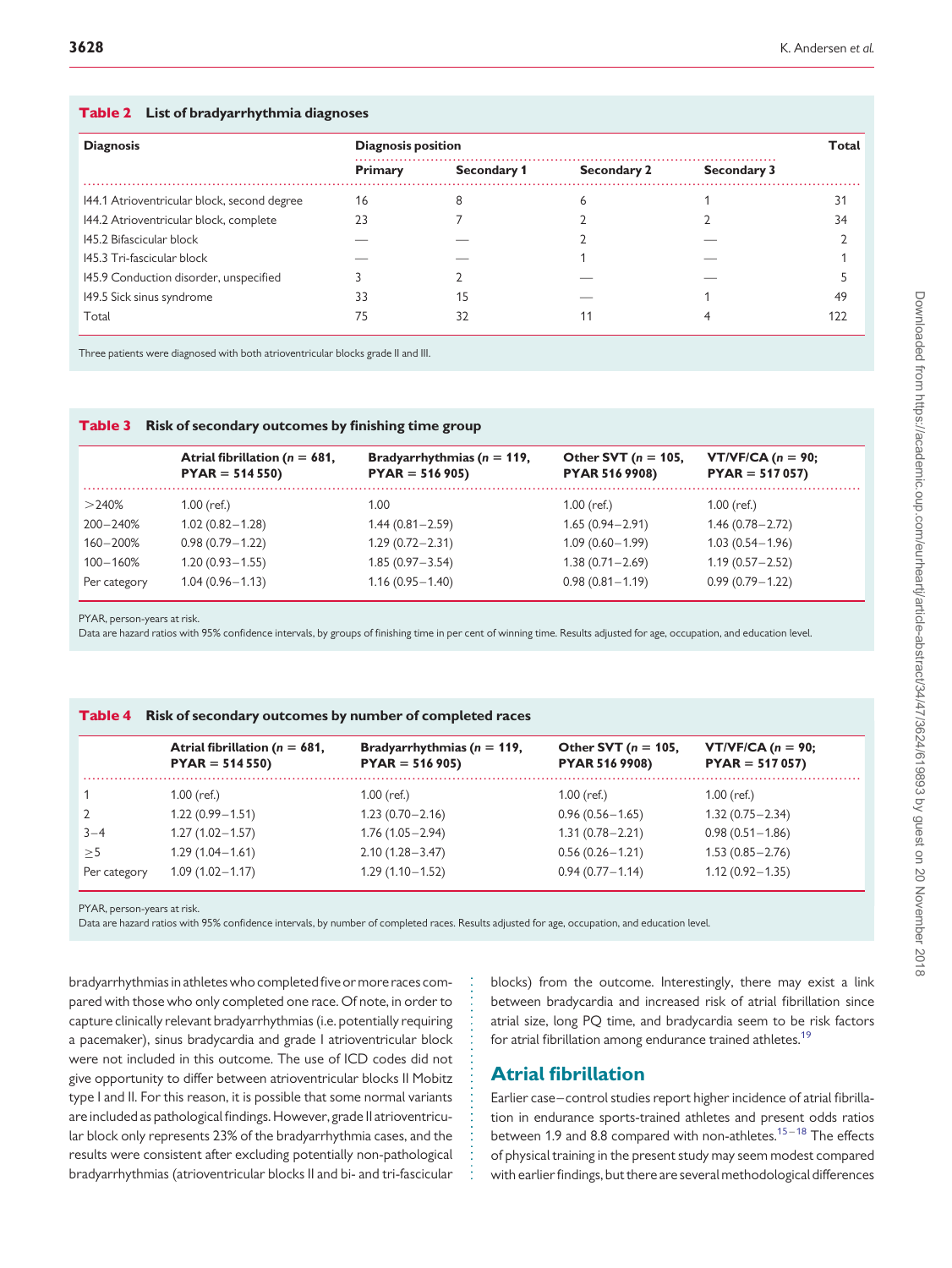between the present study and the earlier studies, and the risks of bias in case –control studies are higher than in cohort studies. It is important to stress that this study only compares the risk of arrhythmias in an active population, and there may be a threshold training amount, below the level of most Vasaloppet participants. The Physicians Health study among 1572 healthy physicians showed increased risk of atrial fibrillation by increasing days per week of exercise vigorous enough to break a sweat.<sup>14</sup> Although neither that study nor the present study had direct measurements of fitness level, the present study likely investigates individuals at a higher fitness level and hence extends the dose–response curve. It is possible that associations of physical training level with atrial fibrillation would have been even greater had the cohort included also less physically active people.

Incidence rates of atrial fibrillation have been sparsely reported for young people. The Rotterdam and Framingham studies report incidence rates of atrial fibrillation among men aged 55– 64 representing the general population at 22 and 31 per 10 000 person-years at risk, respectively[.28,29](#page-6-0) In the present cohort, we find an incidence rate of atrial fibrillation and flutter of 49 (95% CI 43–51) per 10 000 personyears at risk among men aged 55–64. Although there are several methodological differences between the studies, this could indicate a higher rate in the skiers of this study than in the general population.

#### Other arrhythmias and death

It is well established that young athletes with pre-existing heart disease are at higher risk of sudden cardiac death.<sup>[5](#page-6-0)</sup> The heart disease is often unknown to the athlete, and this may also pertain to Vasaloppet participants. We did not observe higher incidence of sudden cardiac death with higher number of completed races or finishing time, but again it must be stressed that this study does not compare with the normal population. We have previously shown that participants in Vasaloppet have lower mortality than the general population and that mortality decreases with increasing number of races.<sup>[21](#page-6-0)</sup> Similar associations were observed in a Dutch long-distance skating event.<sup>[30](#page-6-0)</sup> We hence believe that it is generally safe to prepare for and participate in the race.

The Swedish National Board of Health and Welfare recommends, in accordance with the recommendations of the European Society of Cardiology, $31$  that all athletes competing at elite level have a physical evaluation including personal and family medical history, physical examination, and resting ECG. Only if these investigations reveal abnormal findings, further examinations (like echocardiography or stress testing) are performed. Which athletes are regarded as elite is defined by the specific sports associations (for skiers, the Swedish Ski Association). The elite group in Vasaloppet consists of a few hundred skiers of different nationality (this study only includes Swedish participants). We hence believe that the potential bias of screening is low, and for all practical purposes, this cohort should be regarded as non-screened.

Earlier cross-sectional studies report similar prevalence of SVT among athletes and the normal population, and this study supports independence of training level and SVT, at least in the setting of recreational skiers to elite athletes. $26$  This is not surprising since these arrhythmias (e.g. AV nodal reentrant tachycardia and Wolff-Parkinson-White) often rely on congenital or developmental changes in the heart's conduction system.

#### Strength and limitations

Strengths of the present study include the very large sample size of more than 52 000 athletes without known pre-existing heart disease, the cohort design, and the use of official registries for determination of socioeconomic measures and identification of the outcomes, which also minimizes loss-to-follow-up.

Some limitations of the study are worth noting. The incidence of atrial fibrillation increases dramatically with age, and because this cohort is quite young, possibly important associations at older age remain unknown. The exposure may be imprecisely measured, as the exposure is not limited to the participation in the race but may also include training before the race. Furthermore, many participants are likely committed to other sports activities during the summer. Indeed, in an earlier study of this population, 79.1% participants, compared with 29.5% in the normal population, reported strenuous ex-ercise over the last year.<sup>[21](#page-6-0)</sup> Hence, our exposure measure may reflect all-year activity, which on the other hand may be viewed as a strength. Since we do not have any information on participation in races before the index date, it is possible that some of the participants have completed other races before the index date and only one afterwards. Likewise, follow-up was longer than the inclusion time, and participants could continue to race. Thus, it is likely that we may underestimate this exposure. This misclassification is not suspected to affect exposure groups differentially and should hence not bias the associations, but may affect the interpretation of the absolute numbers of races. It is possible that some participants did not complete the race because they developed arrhythmia during the race, and such participants are not included in the cohort.We do not have any information on non-fatal arrhythmias during the race, but we know that only one participant died in the track during the inclusion period.<sup>[8](#page-6-0)</sup>

It is possible that some of the athletes have suffered from ischaemia-induced arrhythmias or arrhythmias of other specific aetiology, but we excluded persons with previous cardiovascular disease, and the incidence of subsequent cardiovascular disease is low in this population of physically active persons. $2<sup>1</sup>$  Residual protopathic bias by pre-existing cardiovascular disease is possible (which would tend to bias results towards the null) but is unlikely a major explanation, as Vasaloppet is a strenuous race.

The study design limits the possibility of adjusting for several potentially important confounders, including smoking, alcohol use, blood pressures, and diabetes, but these were not identified as crucial covariates in order to minimize bias using the directed acyclic graphs approach, although residual confounding by these and other unmeasured factors is possible. This study is also limited by the lack of comparison of the sport active persons with inactive persons. The use of data from the Swedish National In-patient Register likely identifies outcomes with some random misclassification, which would tend to bias us towards the null and also precludes separation of atrial flutter and fibrillation or grade II atrioventricular blocks type I or II. On the other hand, this study uses diagnoses that can be read from standard ECG also by non-experienced doctors. Furthermore, it is possible that physically active persons have a lower threshold for seeking hospital service for arrhythmia symptoms than less physically active persons. We believe this potential confounding to be limited because the present cohort consists of persons with a training level needed for 90 km strenuous cross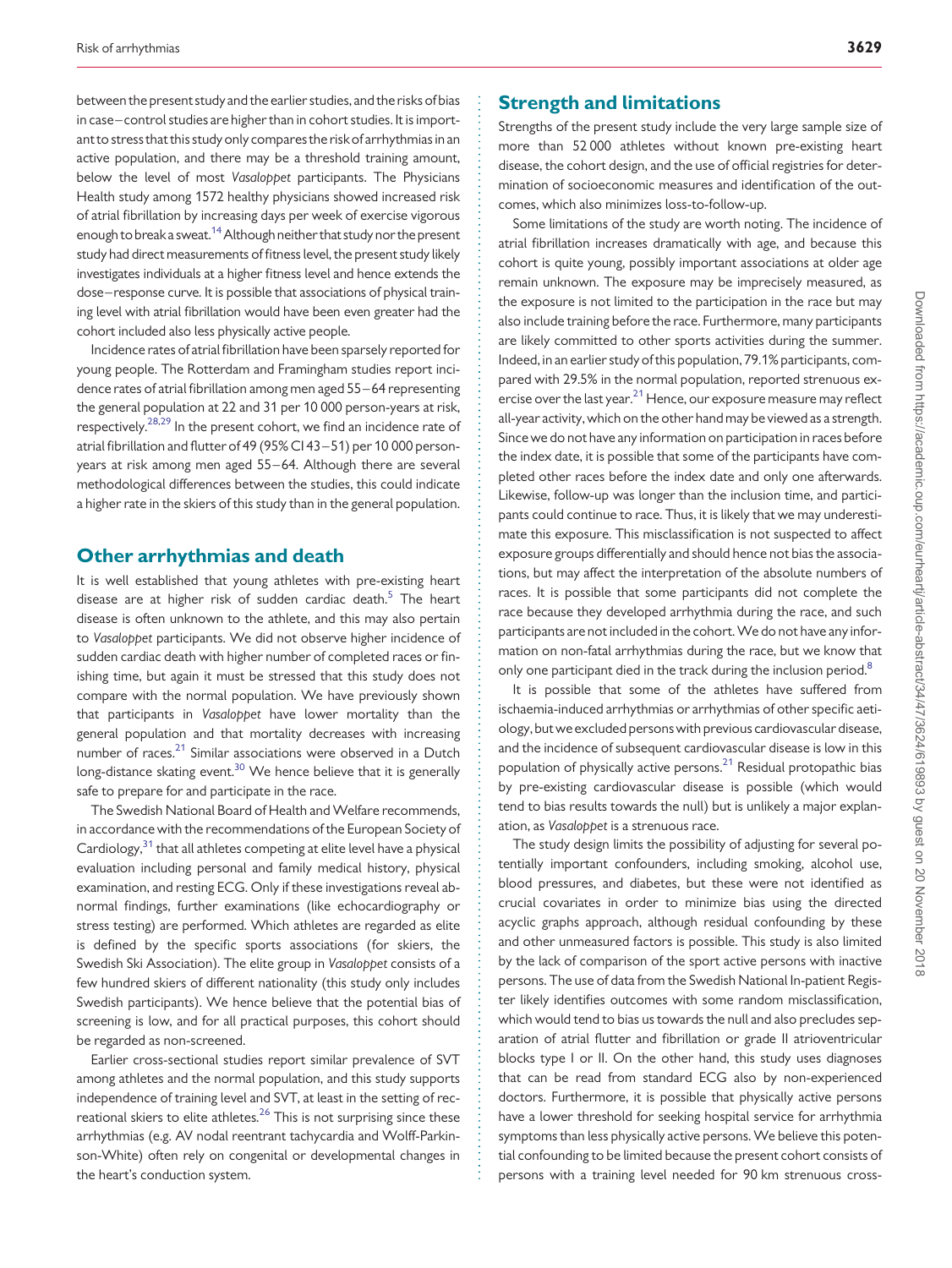<span id="page-6-0"></span>country skiing; hence, most of the participants will likely experience symptoms and seek hospital services for arrhythmias regardless of race result or number of completed races. The generalizability to other ethnic groups is unknown. We did not find any interactions between sexes, but the limited number of women did not allow us to draw any firm conclusions regarding any sex-specific effect of exercise and risk of arrhythmias in women. This study cannot assess causality, but other studies suggest that longstanding endurance training could lead to vagal predominance<sup>32</sup> and increased risk of extrasystoles and increases left atrial size $33$  and the amount of myocardial fibrosis,<sup>34,35</sup> which may act as arrhythmia triggers and substrates.

# **Conclusions**

In this study of 52 755 participants of a 90 km cross-country skiing event, a fast finishing time and a high number of completed races were associated with higher risk of arrhythmias. This was mainly driven by associations with risk of atrial fibrillation and bradyarrhythmias. No associations of number of completed races or finishing time with other SVT or dangerous arrhythmias such as VT/VF/CA were observed, which parallels previous observations in this cohort of lower standardized mortality with higher number of completed races.<sup>21</sup>

# Supplementary material

[Supplementary material is available at](http://eurheartj.oxfordjournals.org/lookup/suppl/doi:10.1093/eurheartj/eht188/-/DC1) European Heart Journal online.

#### Acknowledgements

The authors thank Monica Eriksson at Vasaloppet's Office for providing information on study participants.

#### Funding

J.S. was funded by the Swedish Heart-Lung Foundation (grant 20041151) and the Swedish Research Council (grants 2007-5942 and 2010-1078). K.A. received a grant from the Geriatric Fund, Sweden.

Conflict of interest: J.S. is on the scientific advisory board for Itrim, a weight-loss company. The other authors did not report any conflicts of interest.

#### **References**

- 1. World Health O. Global health risks: mortality and burden of disease attributable to selected major risks: , 2009.
- 2. Held C, Iqbal R, Lear SA, Rosengren A, Islam S, Mathew J, Yusuf S. Physical activity levels, ownership of goods promoting sedentary behaviour and risk of myocardial infarction: results of the INTERHEART study. Eur Heart J 2012;33:452-466.
- 3. Kokkinos P, Myers J. Exercise and physical activity: clinical outcomes and applications. Circulation 2010;122:1637 –1648.
- 4. Nocon M, Hiemann T, Muller-Riemenschneider F, Thalau F, Roll S, Willich SN. Association of physical activity with all-cause and cardiovascular mortality: a systematic review and meta-analysis. Eur J Cardiovasc Prev Rehabil 2008;15:239-246.
- 5. Corrado D, Basso C, Rizzoli G, Schiavon M, Thiene G. Does sports activity enhance the risk of sudden death in adolescents and young adults? J Am Coll Cardiol 2003;42: 1959 –1963.
- 6. Link MS, Mark Estes NA 3rd. Sudden cardiac death in athletes. Prog Cardiovasc Dis 2008;51:44 –57.
- 7. Maron BJ, Thompson PD, Ackerman MJ, Balady G, Berger S, Cohen D, Dimeff R, Douglas PS, Glover DW, Hutter AM Jr, Krauss MD, Maron MS, Mitten MJ, Roberts WO, Puffer JC. Recommendations and considerations related to preparticipation screening for cardiovascular abnormalities in competitive athletes: 2007 update: a scientific statement from the American Heart Association Council on Nutrition, Physical Activity, and Metabolism: endorsed by the American College of Cardiology Foundation. Circulation 2007;115:1643-1655.
- 8. Farahmand B, Hallmarker U, Brobert GP, Ahlbom A. Acute mortality during longdistance ski races (Vasaloppet). Scand | Med Sci Sports 2007;17:356-361.
- 9. Pelliccia A, Maron BJ, Di Paolo FM, Biffi A, Quattrini FM, Pisicchio C, Roselli A, Caselli S, Culasso F. Prevalence and clinical significance of left atrial remodeling in competitive athletes. J Am Coll Cardiol 2005;46:690 –696.
- 10. Pelliccia A, Culasso F, Di Paolo FM, Maron BJ. Physiologic left ventricular cavity dilatation in elite athletes. Ann Intern Med 1999;130:23-31.
- 11. Pelliccia A, Maron BJ, Culasso F, Di Paolo FM, Spataro A, Biffi A, Caselli G, Piovano P. Clinical significance of abnormal electrocardiographic patterns in trained athletes. Circulation 2000:102:278-284.
- 12. Bjornstad HH, Bjornstad TH, Urheim S, Hoff PI, Smith G, Maron BJ. Long-term assessment of electrocardiographic and echocardiographic findings in Norwegian elite endurance athletes. Cardiology 2009;112:234-241.
- 13. Baldesberger S, Bauersfeld U, Candinas R, Seifert B, Zuber M, Ritter M, Jenni R, Oechslin E, Luthi P, Scharf C, Marti B, Attenhofer Jost CH. Sinus node disease and arrhythmias in the long-term follow-up of former professional cyclists. Eur Heart J 2008;29:71– 78.
- 14. Aizer A, Gaziano JM,Cook NR, Manson JE, Buring JE, Albert CM. Relation of vigorous exercise to risk of atrial fibrillation. Am J Cardiol 2009;103:1572-1577.
- 15. Karjalainen J, Kujala UM, Kaprio J, Sarna S, Viitasalo M. Lone atrial fibrillation in vigorously exercising middle aged men: case-control study. BMJ 1998;316:1784-1785.
- 16. Molina L, Mont L, Marrugat J, Berruezo A, Brugada J, Bruguera J, Rebato C, Elosua R. Long-term endurance sport practice increases the incidence of lone atrial fibrillation in men: a follow-up study. Europace 2008;10:618-623.
- 17. Elosua R, Arquer A, Mont L, Sambola A, Molina L, Garcia-Moran E, Brugada J, Marrugat J. Sport practice and the risk of lone atrial fibrillation: a case-control study. Int J Cardiol 2006;108:332-337.
- 18. Heidbuchel H, Anne W, Willems R, Adriaenssens B, Van de Werf F, Ector H. Endurance sports is a risk factor for atrial fibrillation after ablation for atrial flutter. Int | Cardiol 2006;107:67–72.
- 19. Grimsmo J, Grundvold I, Maehlum S, Arnesen H. High prevalence of atrial fibrillation in long-termendurance cross-country skiers:echocardiographic findingsand possible predictors-a 28-30 years follow-up study. Eur J Cardiovasc Prev Rehabil 2010;17:100-105.
- 20. Claessen G, Colyn E, La Gerche A, Koopman P, Alzand B, Garweg C, Willems R, Nuyens D, Heidbuchel H. Long-term endurance sport is a risk factor for development of lone atrial flutter. Heart 2011;97:918-922.
- 21. Farahmand BY, Ahlbom A, Ekblom O, Ekblom B, Hallmarker U, Aronson D, Brobert GP. Mortality amongst participants in Vasaloppet: a classical long-distance ski race in Sweden. *I Intern Med* 2003:253:276-283.
- 22. Pollock ML, Ward A, Ayres JJ. Cardiorespiratory fitness: response to differing intensities and durations of training. Arch Phys Med Rehabil 1977;58:467 –473.
- 23. White IR, Royston P,Wood AM. Multiple imputation using chained equations: issues and guidance for practice. Stat Med 2011;30:377–399.
- 24. Shrier I, Platt RW. Reducing bias through directed acyclic graphs. BMC Med Res Methodol 2008;8:70.
- 25. Jensen-Urstad K, Bouvier F, Saltin B, Jensen-Urstad M. High prevalence of arrhythmias in elderly male athletes with a lifelong history of regular strenuous exercise. Heart 1998:79:161-164.
- 26. Zehender M, Meinertz T, Keul J, Just H. ECG variants and cardiac arrhythmias in athletes: clinical relevance and prognostic importance. Am Heart J 1990;119:1378-1391.
- 27. Kobza R, Cuculi F, Abacherli R, Toggweiler S, Suter Y, Frey F, Schmid JJ, Erne P. Twelve-lead electrocardiography in the young: physiologic and pathologic abnormalities. Heart Rhythm 2012;9:2018 –2022.
- 28. Heeringa J, van der Kuip DA, Hofman A, Kors JA, van Herpen G, Stricker BH, Stijnen T, Lip GY, Witteman JC. Prevalence, incidence and lifetime risk of atrial fibrillation: the Rotterdam study. Eur Heart J 2006;27:949-953.
- 29. Benjamin EJ, Wolf PA, D'Agostino RB, Silbershatz H, Kannel WB, Levy D. Impact of atrial fibrillation on the risk of death: the Framingham Heart Study. Circulation 1998; 98:946 – 952.
- 30. van Saase JL, Noteboom WM, Vandenbroucke JP. Longevity of men capable of prolonged vigorous physical exercise: a 32 year follow up of 2259 participants in the Dutch eleven cities ice skating tour. BMJ 1990;301:1409-1411.
- 31. Corrado D, Pelliccia A, Bjornstad HH, Vanhees L, Biffi A, Borjesson M, Panhuyzen-Goedkoop N, Deligiannis A, Solberg E, Dugmore D, Mellwig KP, Assanelli D, Delise P, van-Buuren F, Anastasakis A, Heidbuchel H, Hoffmann E, Fagard R, Priori SG, Basso C, Arbustini E, Blomstrom-Lundqvist C, McKenna WJ, Thiene G, .Cardiovascular pre-participation screening of young competitive athletes for prevention of sudden death: proposal for a common European protocol. Consensus statement of the study group of sport cardiology of the working group of cardiac rehabilitation and exercise physiology and the working group of myocardial and pericardial diseases of the European society of cardiology. Eur Heart J 2005;26: 516 –524.
- 32. Wilhelm M, Roten L, Tanner H, Wilhelm I, Schmid JP, Saner H. Atrial remodeling, autonomic tone, and lifetime training hours in nonelite athletes. Am J Cardiol 2011; 108:580 – 585.